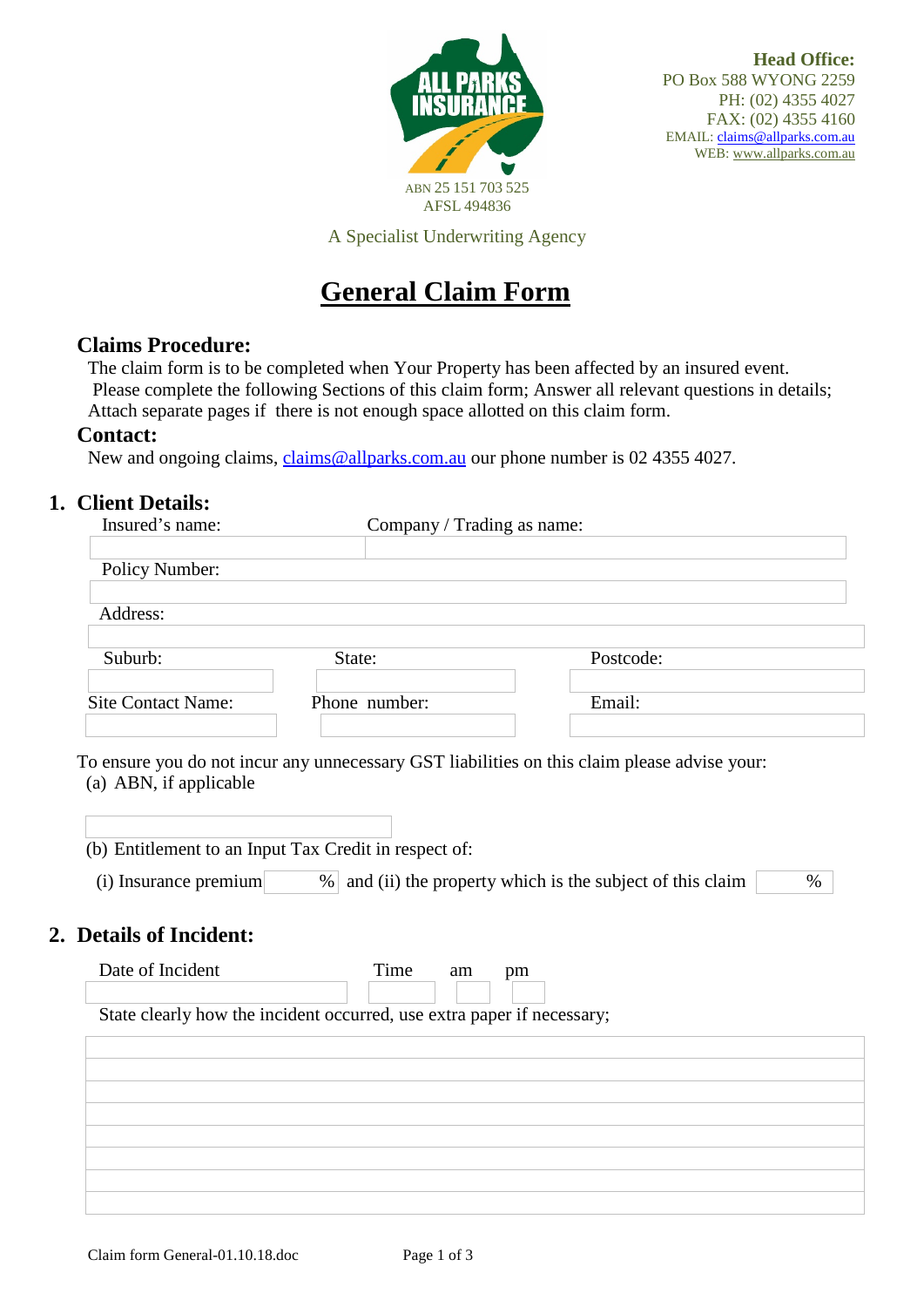| Indicate which section is applicable to incident: |                                       |
|---------------------------------------------------|---------------------------------------|
| Section 1 Property Damage                         | Section 8 Electronic Breakdown        |
| Section 2 Business Interruption                   | Section 9 Goods in Transit            |
| Section 3 Theft                                   | Section 10 General Property           |
| Section 4 Money                                   | Section 11 Employee Dishonesty        |
| Section 5 Glass                                   | Section 13 Accidental Home & Contents |
| Section 7 Machinery Breakdown                     | Other                                 |
|                                                   |                                       |
|                                                   |                                       |

# **3. Police Details:**

| Was the accident reported to Police or WorkCover authorities?                           | $\begin{array}{ c c c c c } \hline \text{No} & \text{ } \end{array}$<br>$Yes$ |
|-----------------------------------------------------------------------------------------|-------------------------------------------------------------------------------|
| Police report number.                                                                   |                                                                               |
|                                                                                         |                                                                               |
| Did the police attend the site?                                                         | $Yes \mid No \mid$                                                            |
| If YES, Please provide details include name of attending officer and all documentation. |                                                                               |

## **4. Property Lost or Stolen**

| Description of Property | Price Paid | Replacement cost | Date Of Purchase | <b>Amount Claimed</b> |
|-------------------------|------------|------------------|------------------|-----------------------|
|                         |            |                  |                  |                       |
|                         |            |                  |                  |                       |
|                         |            |                  |                  |                       |
|                         |            |                  |                  |                       |

#### **5. Property Damage**

| Was the property damaged by water or Storm? | Yes<br>N <sub>0</sub> |
|---------------------------------------------|-----------------------|
| Was the property damaged by Fire?           | Yes<br>No             |
| Is this a claim for Glass only?             | Yes<br>No             |
| Have temporary repairs been completed?      | Yes<br>N <sub>0</sub> |
| Are you the sole owner of the property?     | Yes<br>N <sub>0</sub> |

### **6. Privacy**

Your Privacy is important to Us. You need to read the Privacy Statement below which explains, amongst other things, how We collect, handle, store and disclose Your personal and sensitive information in order for Us to provide and inform You about Our insurance and insurance related Services including Your claim.

To do this We may disclose Your personal information to Our service providers and others in accordance with the Privacy Statement below.